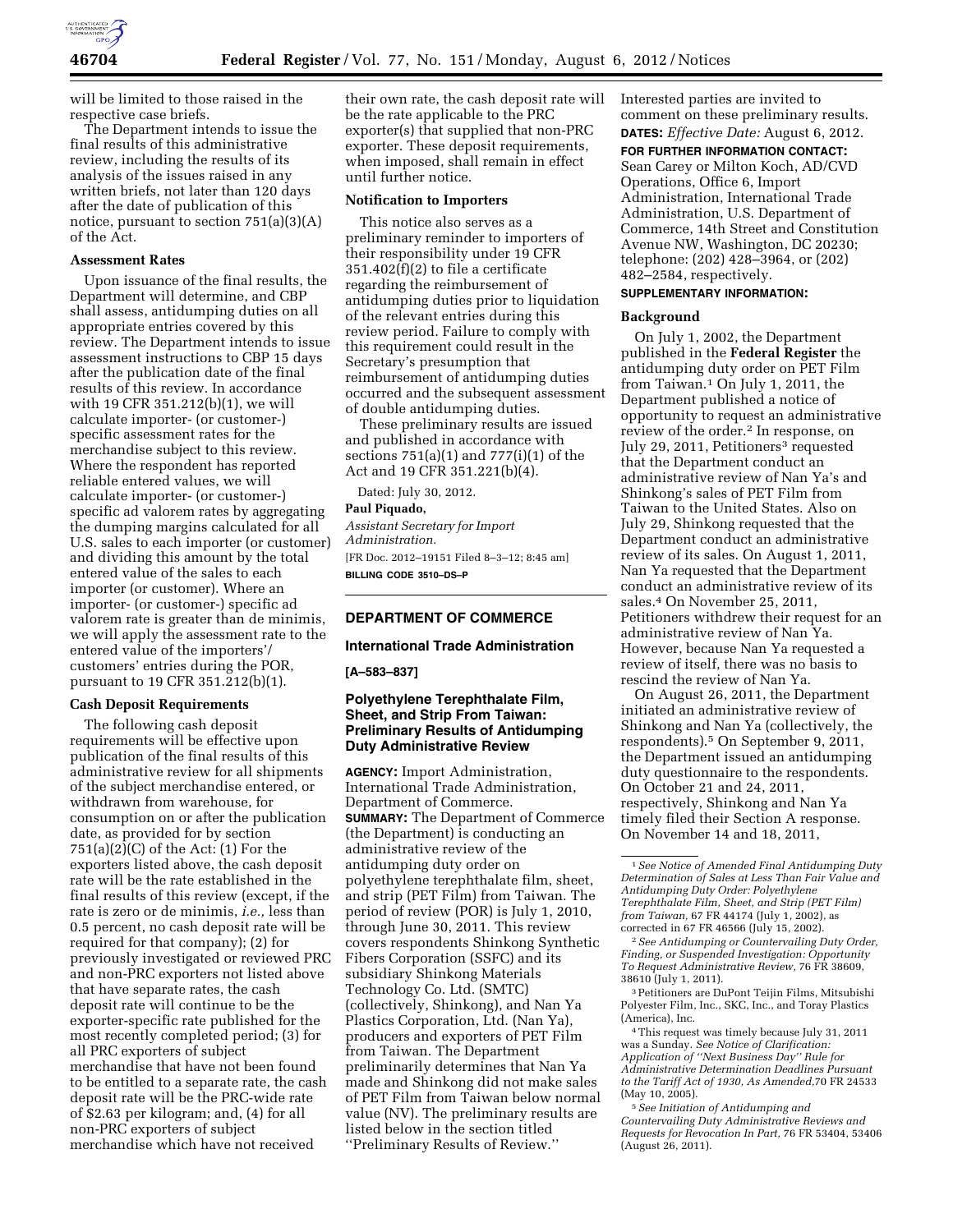respectively, Shinkong and Nan Ya timely filed their Section B, C, and D responses. On March 27, 2012, the Department extended the time period for issuing the preliminary results of this administrative review.<sup>6</sup>

On April 11, 2012, Petitioners filed comments on Nan Ya's questionnaire response. Between April and July 2012, the Department issued several supplemental questionnaires separately on sections A, B, and C, and section D, to both Shinkong and Nan Ya requesting additional information. All responses were timely submitted. On July 9, 2012, Petitioners filed comments on both Nan Ya's and Shinkong's questionnaire responses. On July 17, 2012, Petitioners filed targeted dumping allegations for both Nan Ya and Shinkong.

For purposes of these preliminary results the Department did not conduct a targeted dumping analysis. In calculating the preliminary weightedaverage dumping margins for the mandatory respondents, the Department applied the calculation methodology adopted in *Final Modification for Reviews.*7 In particular, the Department compared monthly weighted-average export prices (EPs) (or constructed export prices (CEPs)) with monthly weighted-average NVs and granted offsets for non-dumped comparisons in the calculation of the weighted-average dumping margins. Application of this methodology in these preliminary results affords parties an opportunity to meaningfully comment on the Department's implementation of this recently adopted methodology in the context of this administrative review. The Department intends to continue to consider, pursuant to 19 CFR 351.414(c), whether another method is appropriate in these administrative reviews in light of the parties' prepreliminary comments and any comments on the issue that parties may include in their case and rebuttal briefs.

#### **Scope of the Order**

The products covered by the antidumping duty order are all gauges of raw, pretreated, or primed polyethylene terephthalate film, sheet, and strip, whether extruded or coextruded. Excluded are metalized films and other finished films that have had at least one

of their surfaces modified by the application of a performance-enhancing resinous or inorganic layer of more than 0.00001 inches thick. Imports of polyethylene terephthalate film, sheet, and strip are currently classifiable in the Harmonized Tariff Schedule of the United States (HTSUS) under item number 3920.62.00.90. HTSUS subheadings are provided for convenience and customs purposes. The written description of the scope of the antidumping duty order is dispositive.

## **Period of Review**

The POR for this administrative review is July 1, 2010, through June 30, 2011.

## **Use of Facts Otherwise Available**

Section 776(a) of the Act provides that the Department shall apply ''facts otherwise available'' if: (1) Necessary information is not on the record; or (2) an interested party or any other person (A) withholds information that has been requested, (B) fails to provide information within the deadlines established, or in the form and manner requested by the Department, subject to subsections (c)(1) and (e) of section 782 of the Act, (C) significantly impedes a proceeding, or (D) provides information that cannot be verified as provided by section 782(i) of the Act.

Section 782(e) of the Act provides that the Department ''shall not decline to consider information that is submitted by an interested party and is necessary to the determination but does not meet all applicable requirements established by the administering authority'' if the information is timely, can be verified, is not so incomplete that it cannot be used, can be used without undue difficulties, and if the interested party acted to the best of its ability in providing the information. Where all of these conditions are met, the statute requires the Department to use the information supplied.

For the reasons discussed below, the Department determines that, in accordance with section 776(a)(1) of the Act, the use of facts otherwise available is appropriate for the preliminary results with respect to Nan Ya's sales to certain importers in the United States. Because Nan Ya reported these sales as CEP sales, and we are treating these sales as EP sales for purposes of these preliminary results (*see* ''Affiliation of Nan Ya with U.S. Customers''), necessary information, the invoice date of these sales, is not available on the record.

#### **Collapsing SSFC and SMTC**

The Department will treat two or more affiliated producers as a single entity where: (1) those producers have production facilities for similar or identical products that would not require substantial retooling of either facility; and (2) there is a significant potential for manipulation of price or production pursuant to 19 CFR 351.401(f)(1) and (2). Consistent with the most recently completed administrative review, the Department preliminarily determines that SSFC and SMTC should be treated as a single entity (*i.e.,* Shinkong) for purposes of calculating an antidumping margin pursuant to 19 CFR 351.401(f).8

SMTC was established in October 2004 and it is a subsidiary of SSFC. In the past, SSFC and SMTC both produced similar or identical merchandise, including subject merchandise. At the start of the current POR, on July 1, 2010, SSFC sold its equipment and machinery to its subsidiary SMTC, and SSFC stopped producing subject merchandise.9 However, the equipment remained at SSFC's facility and SSFC charged SMTC a plant management fee. Similar to the structure of companies the Department found affiliated in *Pipe Fittings from Italy* 10 and *Shrimp from Brazil,* 11 because SSFC is the majority shareholder of SMTC, the level of common ownership between SSFC and SMTC is such that operations are so intertwined that they are integral to the operations of each other. Shinkong reported that the management of the two companies is commingled and that SSFC and SMTC are effectively managed and operated as one company.12 Thus, we find that the two

10*See Stainless Steel Butt-Weld Pipe Fittings From Italy: Preliminary Results of Antidumping Duty Administrative Review and Preliminary No Shipment Determination,* 76 FR 79655 (December 22, 2011) (*Pipe Fittings from Italy*), unchanged in *Stainless Steel Butt-Weld Pipe Fittings From Italy: Final Results of Antidumping Duty Administrative Review and Final No Shipment Determination,* 77 FR 24459 (April 24, 2012).

11*See Final Results of the Antidumping Duty Investigation of Certain Frozen and Canned Warmwater Shrimp from Brazil,* 69 FR 76910 (December 23, 2004).

12*See* Shinkong's October 21, 2011 submission at 7.

<sup>6</sup>*See Polyethylene Terephthalate Film, Sheet, and Strip (PET Film) From Taiwan: Extension of Time Limit for the Preliminary Results of the Antidumping Duty Administrative Review,* 76 FR 13128 (March 10, 2011).

<sup>7</sup>*See Antidumping Proceedings: Calculation of the Weighted-Average Dumping Margin and Assessment Rate in Certain Antidumping Proceedings; Final Modification,* 77 FR 8101 (February 14, 2012) (*Final Modification for Reviews*).

<sup>8</sup>*See Polyethylene Terephthalate Film, Sheet, and Strip From Taiwan: Preliminary Results of Antidumping Duty Administrative Review,* 76 FR 47540, 47541 (August 5, 2011) (''*PET Film Prelim 09–10''*) unchanged in *Polyethylene Terephthalate Film, Sheet, and Strip From Taiwan: Final Results of Antidumping Duty Administrative Review;* 76 FR 76941 (December 9, 2011) (''*PET Film Review 09– 10''*).

<sup>9</sup>*See* Shinkong's October 21, 2011 submission at 1.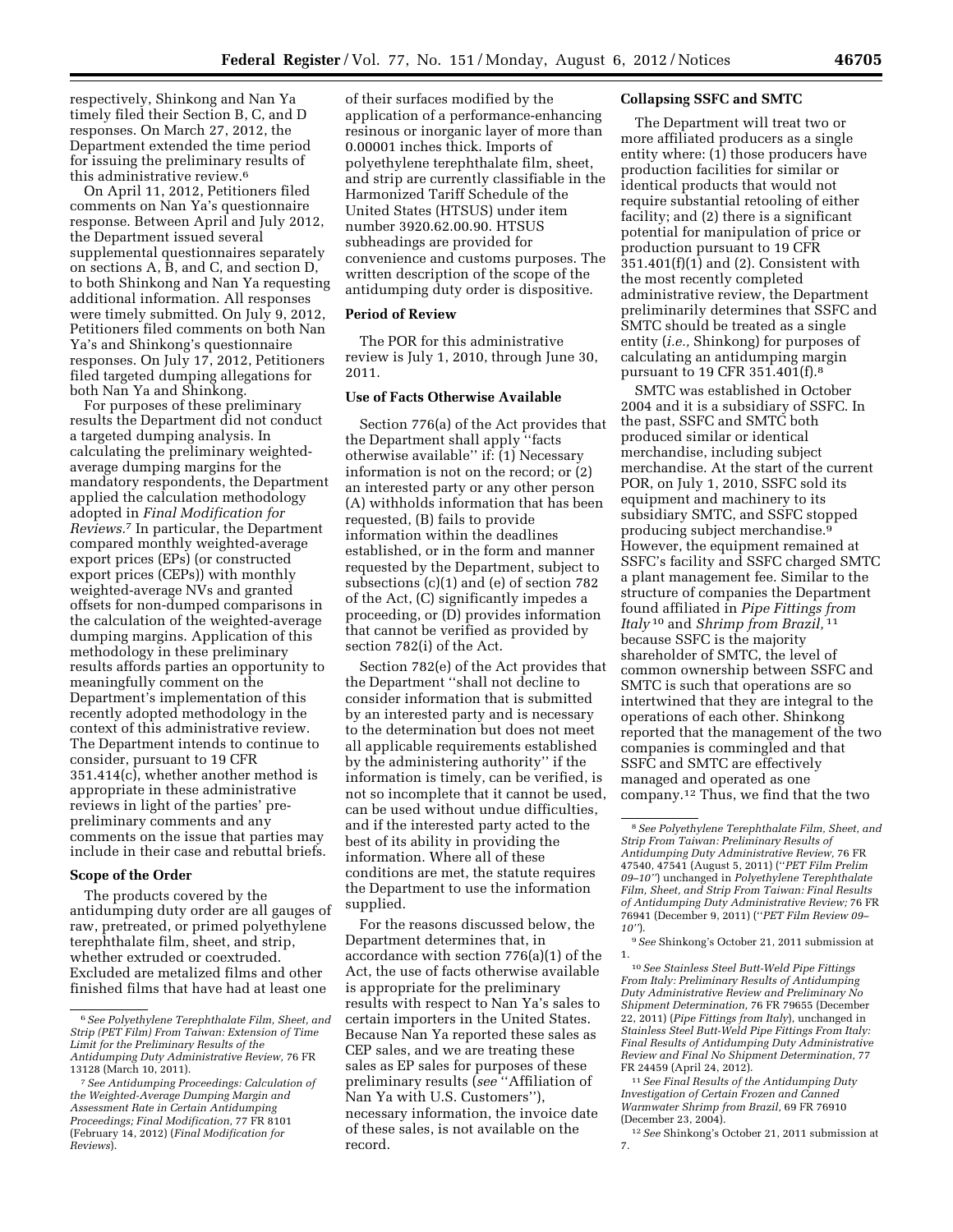companies could switch roles and restructure manufacturing priorities such that there is a significant potential for the manipulation of price or production and that, according to our practice, they satisfy the first criteria of 19 CFR 351.401(f)(1). With regard to the significant potential for manipulation pursuant to 19 CFR 351.401(f)(2), we find that, because SMTC has a fully functioning facility for producing the subject merchandise, which is located on the same premises and is controlled by SSFC,13 the role of producer and seller could easily switch from SMTC to SSFC without substantial retooling at either company. We also found that the majority ownership of SMTC by SSFC demonstrates a significant potential for manipulation of price or production between the two companies. In addition, the sale of the production equipment to SMTC without its relocation; the imposition of a plant management fee by SSFC on SMTC; and, the provision of major inputs at cost by SSFC to SMTC demonstrate that production operations are intertwined. Furthermore, the commingled management highlights that the companies are effectively operated and managed as one. Therefore, because both 19 CFR 351.401(f)(1) and (2) are met, we are continuing to collapse SSFC and SMTC, and treat them as a single entity, Shinkong, for these preliminary results.

# **Affiliation of Nan Ya With U.S. Customers**

In the less-than-fair-value investigation 14 and subsequent administrative reviews,15 the Department determined that Nan Ya, through a family grouping, was in a position of legal and operational control of three of its U.S. customers, in accordance with section 771(33)(F) of the Tariff Act of 1930, as amended (the Act). We found that members of a family involved in the ownership and

management of Nan Ya also shared ownership and management of three U.S. importers, and that this family possessed the potential to act in concert or act out of common interest to exert restraint or direction over the activities of these U.S. companies.

In the last administrative review that analyzed Nan Ya's affiliation with these three U.S. importers that purchased and sold the subject merchandise, Nan Ya reported that the 2008 death of its Chairman, Mr. Y.C. Wang, dissolved the family ties and common ownership interests such that there was no longer an affiliation between Nan Ya and these three U.S. importers. However, the Department found that Nan Ya had not provided sufficient information to warrant the reconsideration of our prior affiliation finding.16 Nan Ya now has provided information in the instant review regarding both the disposition of Mr. Y.C. Wang's assets and the current ownership and corporate structure of Nan Ya and the three U.S. importers that the Department found affiliated in past proceedings.17 Our analysis of this information indicates that following the death of the Chairman, and distribution of his assets to his heirs, there was no longer any evidence of control of Nan Ya by the family unit. Therefore, we preliminarily determine that Nan Ya is no longer affiliated with these three U.S. customers; as such, we are treating all of Nan Ya's U.S. sales as EP sales. For further discussion of the business proprietary ownership information, *see*  the Nan Ya affiliation memorandum.18

## **Home Market Viability**

In order to determine whether there is a sufficient volume of sales in the home market to serve as a viable basis for calculating NV (*i.e.,* the aggregate volume of home market sales of the foreign like product is five percent or more of the aggregate volume of U.S. sales), we compared the volume of Shinkong's and Nan Ya's home market sales of the foreign like product to the volume of their U.S. sales of subject merchandise, in accordance with section  $773(a)(1)(B)(i)$  of the Act and 19 CFR 351.401(b). Based on this comparison, we found that both

companies' aggregate volume of home market sales of the foreign like product was greater than five percent of its aggregate volume of U.S. sales of the subject merchandise, and have determined that both Shinkong's and Nan Ya's home markets were viable during the POR for comparison purposes.

### **Comparisons to Normal Value**

To determine whether sales of PET Film were made at less than NV, we compared the respondents' EP sales made in the United States to unaffiliated customers to NV, as described below in the ''United States Price'' and ''Normal Value'' sections of this notice. In accordance with section  $773(a)(1)(B)(ii)$ of the Act and 19 CFR 351.414(c)(1) and (d), we compared EP to NV of the foreign like product in the appropriate corresponding calendar month where there were sales made in the ordinary course of trade, as described in the ''United States Price'' and ''Normal Value'' sections of this notice. Further, we granted offsets for non-dumped comparisons in the calculation of the weighted-average dumping margin.19

## *Product Comparisons*

Pursuant to section 771(16) of the Act, we determined that products sold by the respondents, as described in the ''Scope of the Order'' section above, in Taiwan during the POR are foreign like products for purposes of determining appropriate product comparisons to U.S. sales. For product comparisons, we relied on five criteria to match U.S. sales of subject merchandise to comparison-market sales (in order of importance): grade, specification, thickness, thickness range, and surface treatment.20 Where there were no sales of identical merchandise in the home market to compare to U.S. sales, we compared U.S. sales to the most similar foreign like product on the basis of the characteristics listed above.

# **Date of Sale**

The Department normally uses invoice date as date of sale, consistent with 19 CFR 351.401(i). In prior

<sup>13</sup>*See* Shinkong's June 18, 2012 submission at 3. 14*See Notice of Final Determination of Sales at Less Than Fair Value: Polyethylene Terephthalate Film, Sheet, and Strip (PET Film) from Taiwan,* 67 FR 35474 (May 20, 2002) (''*PET Film from Taiwan Investigation''*).

<sup>15</sup>*See Polyethylene Terephthalate Film, Sheet, and Strip from Taiwan: Final Results of Antidumping Duty Administrative Review,* 69 FR 50166 (August 13, 2004) and the accompanying Issues and Decision Memorandum at Comments 1 and 3; *see also Polyethylene Terephthalate Film, Sheet, and Strip From Taiwan: Preliminary Results of Antidumping Duty Administrative Review*(''*Pet Film Prelim 08–09''*), 75 FR 49902 (August 16, 2010), unchanged in *Polyethylene Terephthalate Film, Sheet, and Strip From Taiwan: Final Results of Antidumping Duty Administrative Review,* 76 FR 9745 (February 22, 2011) (''*Pet Film Review 08– 09''*).

<sup>16</sup>*See* Memorandum to Barbara E. Tillman, Director, AD/CVD Operations, Office 6, ''Affiliation of Nan Ya Plastics Corporation, Ltd. (Nan Ya) with Certain U.S. Customers,'' dated August 9, 2010, and attached to the Nan Ya affiliation memorandum for the 2010–11 review period as Exhibit 1.

<sup>17</sup>*See* Nan Ya's Supplemental Questionnaire Response of June 29, 2012 at Questions 12–14 and Exhibits SE5–Exhibits 12–1 through 12–4.

<sup>18</sup>*See* Memorandum to Barbara E. Tillman, Director, AD/CVD Operations, Office 6, ''Affiliation of Nan Ya Plastics Corporation, Ltd. (Nan Ya) with Certain U.S. Customers,'' dated July 30, 2012.

<sup>19</sup> In these preliminary results, the Department applied the weighted-average dumping margin calculation method adopted in *Final Modification for Reviews.* In particular, the Department compared monthly weighted-average EPs with monthly weighted-average NVs and granted offsets for non-dumped comparisons in the calculation of the weighted average dumping margin.

<sup>20</sup>*See* the Department's September 9, 2011 Antidumping Duty Questionnaire, issued to Shinkong and Nan Ya respectively, at sections B and C; *see also PET Film Prelim 09–10,* 76 FR at 47572, unchanged in *PET Film Review 09–10.*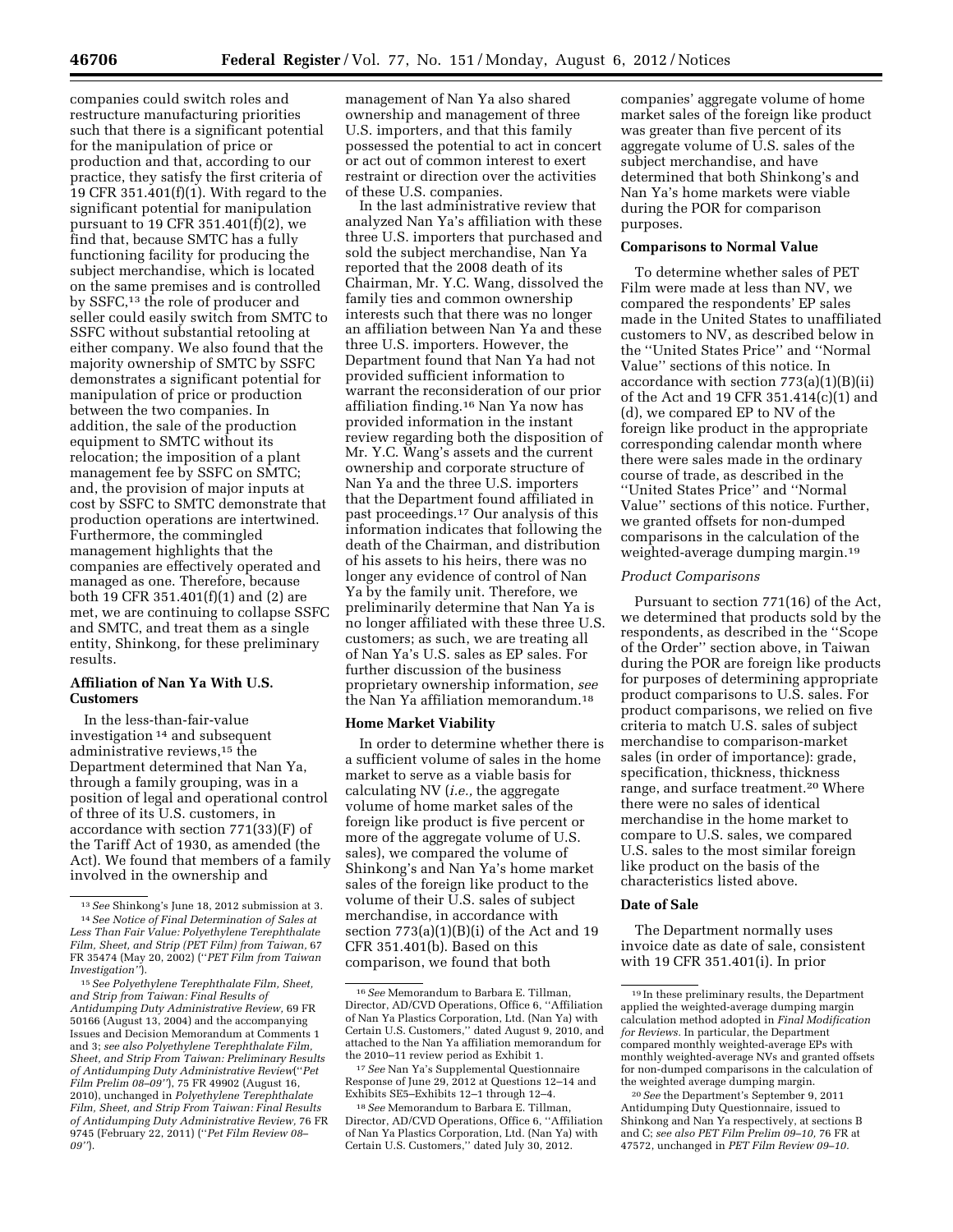administrative reviews,<sup>21</sup> the Department used invoice date as the date of sale. In this review, and as explained further below, the Department continues to find that invoice date should be used as the date of sale for both respondents.

With respect to the specific invoice date the Department is using for Shinkong, this respondent reported that, on occasion, before subject merchandise was shipped, changes to the terms of sale occurred at the customer's request or because of Shinkong's production capacity. According to Shinkong, during the POR, for home market sales and for sales to the United States, the terms of sale were finalized in the Government Uniform Invoice (GUI).<sup>22</sup> As such, we preliminarily determine that for sales in the home market, and for sales to the United States made through domestic trading companies, the GUI date is the date on which the material terms of sale are finalized.23 Therefore, this invoice date is the most appropriate date to use as Shinkong's date of sale. For sales made directly to U.S. customers, Shinkong explained that it issues its commercial invoice after production of subject merchandise is completed, at which time the terms of sale have been finalized.24 Therefore, we preliminarily determine that, for sales made directly to the U.S. market, the commercial invoice date is the most appropriate invoice date to use as Shinkong's date of sale in accordance with 19 CFR 351.401(i), except when shipment date predates invoice date. In those instances, and consistent with the Department's practice, we have used shipment date instead of invoice date as the date of sale.25

Nan Ya reported the GUI invoice date as the date of sale in the home market during the POR, because Nan Ya allows the customer to change the order quantity after the date of the confirmed purchase order.26 As such, we preliminarily determine that for sales in the home market, the GUI date is the invoice date on which the material

26*See* Nan Ya's Section B Questionnaire Response of November 22, 2011 at 14–15.

terms of sale are finalized, and is therefore the most appropriate date to use as Nan Ya's date of sale.

Nan Ya requested that the Department use the sales confirmation date as the date of sale for its reported EP sales because, according to Nan Ya, that is the date on which the material terms of sale are established (*i.e.,* price and major product characteristics such as specification, thickness, and surface treatment).27 In addition, Nan Ya reported that it establishes a sales confirmation ceiling for total weight by always entering 19,000 kg., which represents the capacity of one order container as a cushion for changes in production conditions. This allows importers to change the width and length of the product, and in rare cases, to add an additional roll, provided that the resulting weight is within the ceiling established on the sales confirmation.28 Nan Ya also reported that there were a number of instances of sale changes by type and frequency for its reported U.S. sales that included other changes in addition to the product's width and length.29

The Department's regulation establishes a presumption for invoice date which may be overcome when a party demonstrates that the material terms of sale such as price and quantity are established on another date. Nan Ya has not demonstrated that the material terms of sale are established on sales confirmation date. Nan Ya allows for changes after the sales confirmation that alters the product, which occurs after the sales confirmation date. Indeed, the record evidence demonstrates that all final alterations to the product and the actual weight are determined at the time of invoicing when the product is released to the customer.30 Thus, we preliminarily determine that the invoice date is the appropriate date to use as Nan Ya's date of sale in accordance with 19 CFR 351.401(i).

As noted above in the ''Affiliation of Nan Ya with U.S. Customers'' section, the Department has preliminarily determined that Nan Ya is no longer affiliated with certain U.S. importers and we now find all of Nan Ya's U.S. sales to be EP sales. However, because Nan Ya reported some of these sales as CEP sales, it did not provide its invoice date for these sales but provided the

27*See* Nan Ya's Section A Questionnaire Response of October 24, 2011 at 20.

date of the purchase order between the U.S. importers and their unaffiliated customers as the date of sale. Because we have determined that the invoice date is the most appropriate date to use as Nan Ya's date of sale, necessary information, the invoice date of these sales, is missing from the record for NanYa's reported CEP sales, and we must rely on the facts available pursuant to section 776(a) of the Act.

As facts available, we have constructed an invoice date using the adjusted purchase order date as explained below. For the sales it had identified as CEP sales, Nan Ya reported the date of the purchase order between the U.S. importers and their unaffiliated customers as the date of sale. In addition, Nan Ya explained that for all of its U.S. importers, ''{o}nce a purchase order is issued by the U.S. customer of the importer to the importer, the latter will place purchase orders via email or facsimile with Nan Ya.'' 31 Therefore, we have relied on the date of the purchase order between the U.S. customer and the importer to establish the date on which Nan Ya's U.S. importers issued purchase orders to Nan Ya. In order to derive the date on which Nan Ya issued its invoice for these sales, we relied on information on the record that indicates that Nan Ya issues its invoice when the merchandise is released to the customer, which is generally 30 to 60 days after the confirmed export order.32 For purposes of these preliminary results, we have derived Nan Ya's invoice date for these sales by adding 45 days to the date on which the purchase order was received by Nan Ya from these U.S. importers. Because this change affects the calculation of credit expenses for some of the reported CEP sales that have been reclassified as EP sales, we have used, as facts available, the average credit expense for all reported EP sales to reflect this expense if it was incurred by the U.S. importer when purchasing subject merchandise from Nan Ya. After these preliminary results, we intend to gather information from Nan Ya to establish the actual date of Nan Ya's invoice and credit expenses for these sales.

# **United States Price**

In calculating the U.S. price for Shinkong and Nan Ya, we used EP, as defined in section 772(a) of the Act, because sales to the first unaffiliated U.S. customer occurred before

<sup>21</sup>*See PET Film Prelim 09–10,* 76 FR at 47542, unchanged in *PET Film Review 09–10.* 

<sup>22</sup>*See* Shinkong's October 21, 2012 submission at 17.

<sup>23</sup> *Id.* 

<sup>24</sup> *Id.* 

<sup>25</sup>*See Narrow Woven Ribbons with Woven Selvedge from the People's Republic of China: Preliminary Determination of Sales at Less Than Fair Value and Postponement of Final Determination,* 75 FR 7244, 7251(February 18, 2010), unchanged in *Narrow Woven Ribbons With Woven Selvedge From the People's Republic of China: Final Determination of Sales at Less Than Fair Value,* 75 FR 41808 (July 19, 2010).

<sup>28</sup>*See* Nan Ya's Section C Questionnaire Response of November 22, 2011 at 14.

<sup>29</sup>*See* Nan Ya's Supplemental Questionnaire Response of June 5, 2012 at Exhibit SE2 14.a. ''Sales Change Type and Frequency in the U.S. Sales.'' 30*See* Nan Ya's Section C Questionnaire

Response of November 22, 2011 at 15.

<sup>31</sup>*See* Nan Ya's Section A Questionnaire Response of October 24, 2011 at 16.

<sup>32</sup>*See* Nan Ya's Section C Questionnaire Response of November 22, 2011 at 15.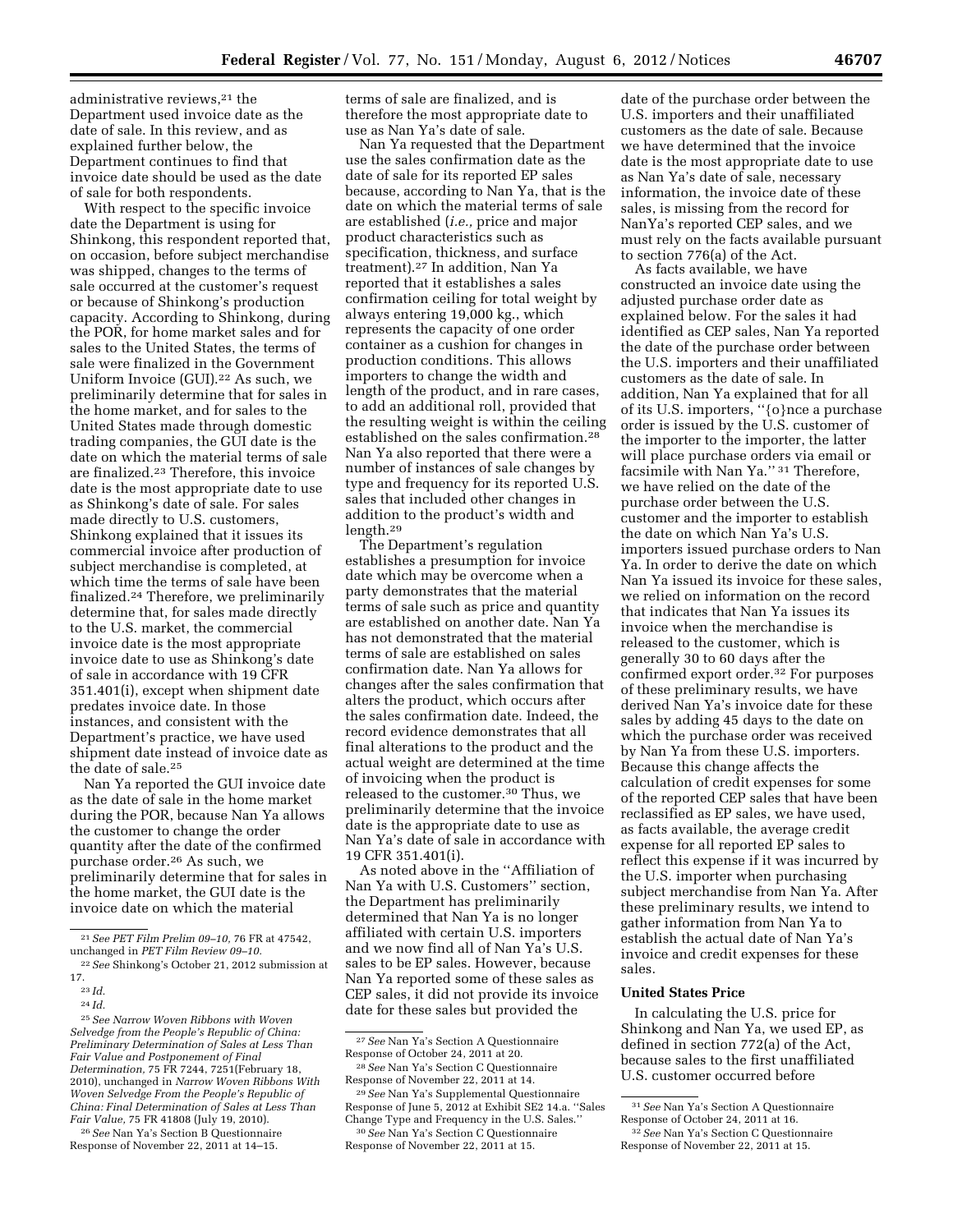importation.33 We based EP on packed prices to customers in the United States. We made deductions from U.S. price for the following movement expenses in accordance with section  $772(c)(2)(A)$  of the Act: domestic inland freight from plant to port of exportation, brokerage and handling incurred in the country of manufacture, marine insurance, and international freight.

## **Cost of Production Analysis**

Pursuant to  $773(b)(2)(A)(ii)$  of the Act, because the Department disregarded certain of Shinkong's and Nan Ya's sales in the most recently completed reviews of this order,<sup>34</sup> the Department had reasonable grounds to believe or suspect that Shinkong and Nan Ya made home market sales at prices below the cost of production (COP) in this review. As a result, the Department is directed under section 773(b) of the Act to determine whether Shinkong and Nan Ya made home market sales during the POR at prices below COP.

## *1. Calculation of COP*

The Department's normal practice is to calculate an annual weighted-average cost for the entire POR.35 This methodology is predictable and generally applicable in all proceedings. However, the Department recognizes that distortions may result if our normal annual average cost method is used during a period of significant cost changes. Under such circumstances, in determining whether to deviate from our normal methodology of calculating an annual weighted average cost, the Department has evaluated the casespecific record evidence using two primary factors: (1) Whether the change in the cost of manufacturing (COM) experienced by the respondent during the POR is significant; and (2) whether the record evidence indicates that sales

prices during the shorter averaging periods could be reasonably linked with the COP or constructed value (CV) during the same shorter averaging periods.36

### a. Significance of Cost Changes

Record evidence shows that Shinkong and Nan Ya experienced significant changes in the total COM during the POR and that the changes in COM are primarily attributable to the price volatility for purified terephthalic acid (PTA) and mono ethylene glycol (MEG),37 the main inputs consumed in the production of the merchandise under consideration. Specifically, the record data shows that the percentage difference between the high and low quarterly COM exceeded 25 percent during the POR. As a result, we have determined that for these preliminary results the changes in COM for Shinkong and Nan Ya are significant.

b. Linkage Between Cost and Sales Information

The Department also evaluates whether there is evidence of linkage between the cost changes and the sales prices for the given POR. Absent a surcharge or other pricing mechanism, the Department may alternatively look for evidence of a pattern that changes in selling prices reasonably correlate to changes in unit costs.38 To determine whether a reasonable correlation existed between the sales prices and underlying costs during the POR, we compared weighted-average quarterly prices to the corresponding quarterly COM for the control numbers with the highest volume of sales in the comparison market and in the United States. Our comparison revealed that the quarterly cost and quarterly sales prices for Shinkong and Nan Ya appear to be reasonably correlated during this period of significant cost changes.

In light of the two factors, we preliminarily find that it is appropriate to rely on a quarterly costing approach with respect to both Shinkong and Nan Ya. Thus, we used quarterly average PTA and EG costs and annual weightedaverage fabrication costs in the COP calculations. For further discussion of

this issue, *see* the Shinkong and Nan Ya cost adjustments memoranda.39

## *2. Calculation of Cost of Production*

In accordance with section 773(b)(3) of the Act, we calculated quarterly COP based on the sum of Shinkong's and Nan Ya's cost of materials and fabrication for the foreign like product, plus amounts for general and administrative expenses (G&A), interest expenses and home market packing costs. These calculations include revisions by the Department to the COP information reported by Shinkong and Nan Ya, consistent with Department practice.40

On a product-specific basis, we compared the revised COP figures to home market prices net of applicable billing adjustments, discounts and rebates, movement charges, selling expenses, and packing to determine whether home market sales had been made at prices below COP. In the last review for Shinkong, we ignored the grade product characteristic reported by Shinkong when calculating productspecific costs, as grade differences are the result of inadvertent errors in production that lead to different qualities of PET Film and not the result of variances in production processes or costs. However, in this review, Shinkong reports a difference in grade based on internal PET film cost codes and therefore, different grades result in different weighted average unit COP.41 Thus, we have included the grade product characteristic in calculating product-specific costs.

In determining whether to disregard Shinkong's and Nan Ya's home market sales that were made at prices below the COP, we examined, in accordance with sections  $773(b)(1)(A)$  and  $(B)$  of the Act, whether, within an extended period of time, such sales were made in substantial quantities, and whether such sales were made at prices which did not permit the recovery of all costs within a reasonable period of time in the normal course of trade. In accordance with section 773(b)(2)(C) of the Act, where less than 20 percent of a given

<sup>33</sup>As noted above in the ''Affiliation of Nan Ya with U.S. Customers'' section, the Department has preliminarily determined that Nan Ya is no longer affiliated with certain U.S. customers and we now find all of Nan Ya's U.S. sales to be EP sales.

<sup>34</sup> In the most recent review, only Shinkong was reviewed. *See PET Film Prelim 09–10,* 76 FR at 47543, unchanged in *PET Film Review 09–10.* Nan Ya was most recently reviewed in the 2008–2009 Administrative Review. *See PET Film Prelim 08–09,*  75 FR at 49905, unchanged in *PET Film Review 08– 09.* 

<sup>35</sup>*See, e.g.*, *Notice of Final Results of Antidumping Duty Administrative Review: Certain Pasta from Italy,* 65 FR 77852 (December 13, 2000), and accompanying Issues and Decision Memorandum at Comment 18; *see also Notice of Final Results of Antidumping Duty Administrative Review: Carbon and Certain Alloy Steel Wire Rod from Canada,* 71 FR 3822 (January 24, 2006), and accompanying Issues and Decision Memorandum at Comment 5 (explaining the Department's practice of computing a single weighted-average cost for the entire period).

<sup>36</sup>*See Final Results of the Antidumping Administrative Review: Certain Welded Carbon Steel Pipe and Tube from Turkey,* 76 FR 76939 (December 9, 2011), and accompanying Issues and Decision Memorandum at Comment 1.

<sup>37</sup>Nan Ya reported this input as ethylene glycol (EG), which is not chemically different than MEG. 38*See Stainless Steel Plate in Coils From Belgium:* 

*Final Results of Administrative Review,* 73 FR 75398 (December 11, 2008) and accompanying Issues and Decision Memorandum at Comment 4.

<sup>39</sup>*See* Memorandum to Neal M. Halper, Director of Office of Accounting, ''Cost of Production and Constructed Value Calculation Adjustments for the Preliminary Review—Nan Ya Plastics Corporation,'' dated July 30, 2012 (Nan Ya Cost Adjustments Memorandum); *see also* Memorandum to Neal M. Halper, Director of Office of Accounting, ''Cost of Production and Constructed Value Calculation Adjustments for the Preliminary Review—Shinkong Synthetic Fibers Corporation,'' dated July 30, 2012 (Shinkong Cost Adjustments Memorandum). 40 *Id.* 

<sup>41</sup>*See* Shinkong's section D response dated November 14, 2011 at 108 and its supplemental D response dated June 18, 2012 at 11.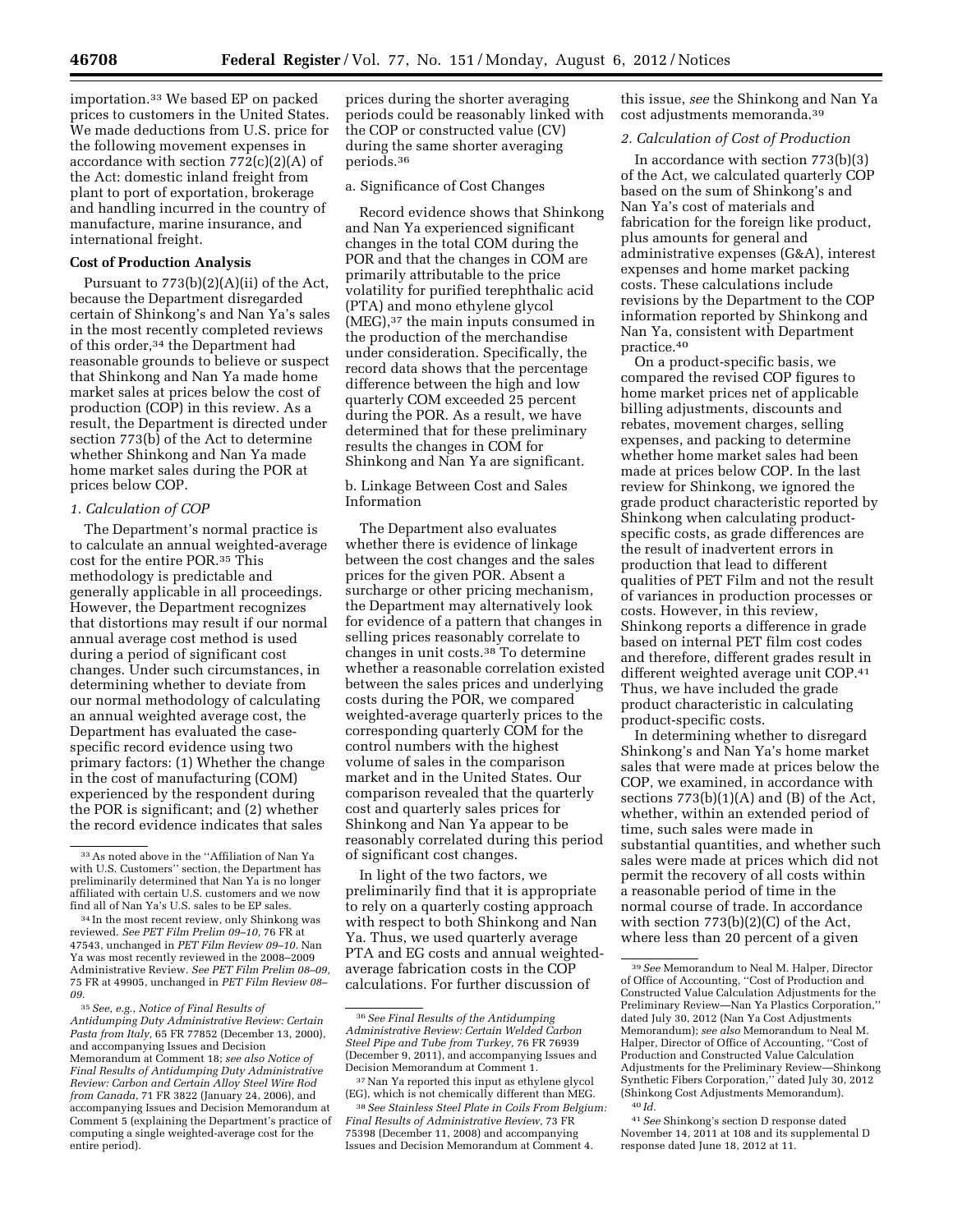product was sold at prices less than COP, we did not disregard any belowcost sales of that product, because the below-cost sales were not made in ''substantial quantities.'' Where 20 percent or more of a given product was sold at prices less than COP, we disregarded the below cost sales if: (1) they were made within an extended period of time in ''substantial quantities,'' in accordance with sections 773(b)(2)(B) and (C) of the Act; and (2) based on our comparison of prices to weighted-average COP figures for the POR, they were made at prices which would not permit the recovery of all costs within a reasonable period of time, in accordance with section 773(b)(2)(D) of the Act. As stated in section 773(b)(2)(D) of the Act, prices are considered to provide for recovery of costs if such prices are above the weighted average per-unit COP for the period of investigation or review. In light of the Court's directives in *SeAH Steel Corp.* v. *United States,* 704 F. Supp. 2d 1353 (Ct. Int'l Trade 2010), and *SeAH Steel Corporation* v. *United States,* 764 F. Supp. 2d 1322 (Ct. Int'l Trade 2011) to use an unadjusted annual average cost for purposes of the cost recovery test, in the instant review we have used the approach which we adopted recently to test for cost recovery when using a shorter cost period methodology.42 Using the methodology adopted in *SPT from Turkey,* we calculated a control-number-specific weighted-average annual price using only those sales that were made below their quarterly COP, and compared the resulting weighted-average price to the annual weighted-average cost per control number. If the annual weightedaverage price per control number was above the annual weighted-average cost per control number then we considered those sales to have provided for the recovery of costs and restored all such sales to the NV pool of comparisonmarket sales available for comparison with U.S. sales. For further details regarding the cost recovery methodology and the application of our shorter-cost period methodology, *see* Shinkong Cost Adjustments Memorandum and Nan Ya Cost Adjustments Memorandum.

# **Normal Value**

## *1. Price-to-Price Comparisons*

We calculated NV based on packed prices (*i.e.*, including costs for packing) to unaffiliated customers in the home

market.43 We used Shinkong's and Nan Ya's adjustments and deductions as reported. We made deductions, where appropriate, for foreign inland freight pursuant to section 773(a)(6)(B) of the Act. In addition, for comparisons involving similar merchandise, we made adjustments for cost differences attributable to the physical differences between the products compared, pursuant to section 773(a)(6)(C)(ii) of the Act and 19 CFR 351.411. We also made adjustments for differences in the circumstances of sale, in accordance with section  $773(a)(6)(C)(iii)$  of the Act and 19 CFR 351.410, specifically for imputed credit expenses. Finally, we deducted home market packing costs and added U.S. packing costs in accordance with section  $773(a)(6)(A)$ and (B) of the Act.

## *2. Results of the Sales Below Cost Test*

We found that for certain products, more than 20 percent of Shinkong's home market sales were made at prices below COP and, in addition, these below cost sales were made within an extended period of time and in substantial quantities. In addition, pursuant to the cost recovery analysis described above, we found that these sales were at prices which did not permit the recovery of costs within a reasonable period of time. We therefore disregarded these sales from the calculation of NV and used the remaining home market sales as the basis for determining NV, in accordance with section 773(b)(1) of the Act.

## *3. Arm's-Length Test*

The Department may calculate NV based on a sale to an affiliated party only if it is satisfied that the price to the affiliated party is comparable to the prices at which sales are made to parties not affiliated with the exporter or producer; *i.e.*, sales to home market affiliates must be at arm's-length.44 Sales to affiliated customers for consumption in the home market that are determined not to be at arm's-length are excluded from our analysis. To test whether sales are made at arm's-length prices, the Department compares the prices of sales of comparable merchandise to affiliated and unaffiliated customers, net of all movement charges, direct selling expenses, and packing. Pursuant to 19

CFR 351.403(c), and in accordance with the Department's practice, when the prices charged to an affiliated party are, on average, between 98 and 102 percent of the prices charged to unaffiliated parties for merchandise comparable to that sold to the affiliated party, we determine that the sales to the affiliated party are at arm's-length.45

In this proceeding, both Shinkong and Nan Ya reported sales of the foreign like product to affiliated customers who consumed the purchased material. Some of Shinkong's and all of Nan Ya's sales to these affiliated home market customers did not pass the arm's-length test, and were therefore excluded from our analysis.46

# *4. Constructed Value-to-Price Comparisons*

After disregarding certain sales as below cost, as described above, home market sales of contemporaneous identical and similar products existed that allowed for price-to-price comparisons for all margin calculations for both Shinkong and Nan Ya. Therefore, the Department did not need to rely on constructed value for any calculations for these preliminary results.

#### **Currency Conversions**

Pursuant to section 773A of the Act and 19 CFR 351.415, we made currency conversions for Shinkong's and Nan Ya's sales based on the daily exchange rates in effect on the dates of the relevant U.S. sales as certified by the Federal Reserve Bank of New York.

## **Level of Trade**

Section 773(a)(1)(B)(i) of the Act states that, to the extent practicable, the Department will calculate NV based on sales at the same level of trade (LOT) as the EP or CEP. Sales are made at different LOTs if they are made at different marketing stages (or their equivalent). *See* 19 CFR 351.412(c)(2). Substantial differences in selling activities are a necessary, but not

<sup>42</sup>*See Certain Welded Carbon Steel Pipe and Tube from Turkey; Notice of Final Results of Antidumping Review,* 76 FR 76939 (December 9, 2011) (''*SPT from Turkey''*).

<sup>43</sup>Shinkong and Nan Ya sold a small amount of foreign like product to its affiliates in the home market for consumption during the POR. These sales have failed the arm's-length test and therefore have been excluded from the calculation of NV. *See*  "Arm's Length Test" section, below, for further discussion.

<sup>44</sup>*See* 19 CFR 351.403(c).

<sup>45</sup>*See Antidumping Proceedings: Affiliated Party Sales in the Ordinary Course of Trade,* 67 FR 69186, 69187 (November 15, 2002).

<sup>46</sup>*See* section 773(b)(1) of the Act; *see also*  Memorandum to Dana S. Mermelstein, Program Manager, AD/CVD Operations, Office 6, ''Analysis for the Preliminary Results of the 2010–2011 Administrative Review of the Antidumping Duty Order on Polyethylene Terephthalate Film, Sheet, and Strip from Taiwan: Shinkong Synthetic Fibers Corporation and Shinkong Materials Technology Co. Ltd,'' dated July 30, 2012 and Memorandum to Dana S. Mermelstein, Program Manager, AD/CVD Operations, Office 6, ''Analysis for the Preliminary Results of the 2010–2011 Administrative Review of the Antidumping Duty Order on Polyethylene Terephthalate Film, Sheet, and Strip from Taiwan: Nan Ya Plastics Corporation,'' dated July 30, 2012.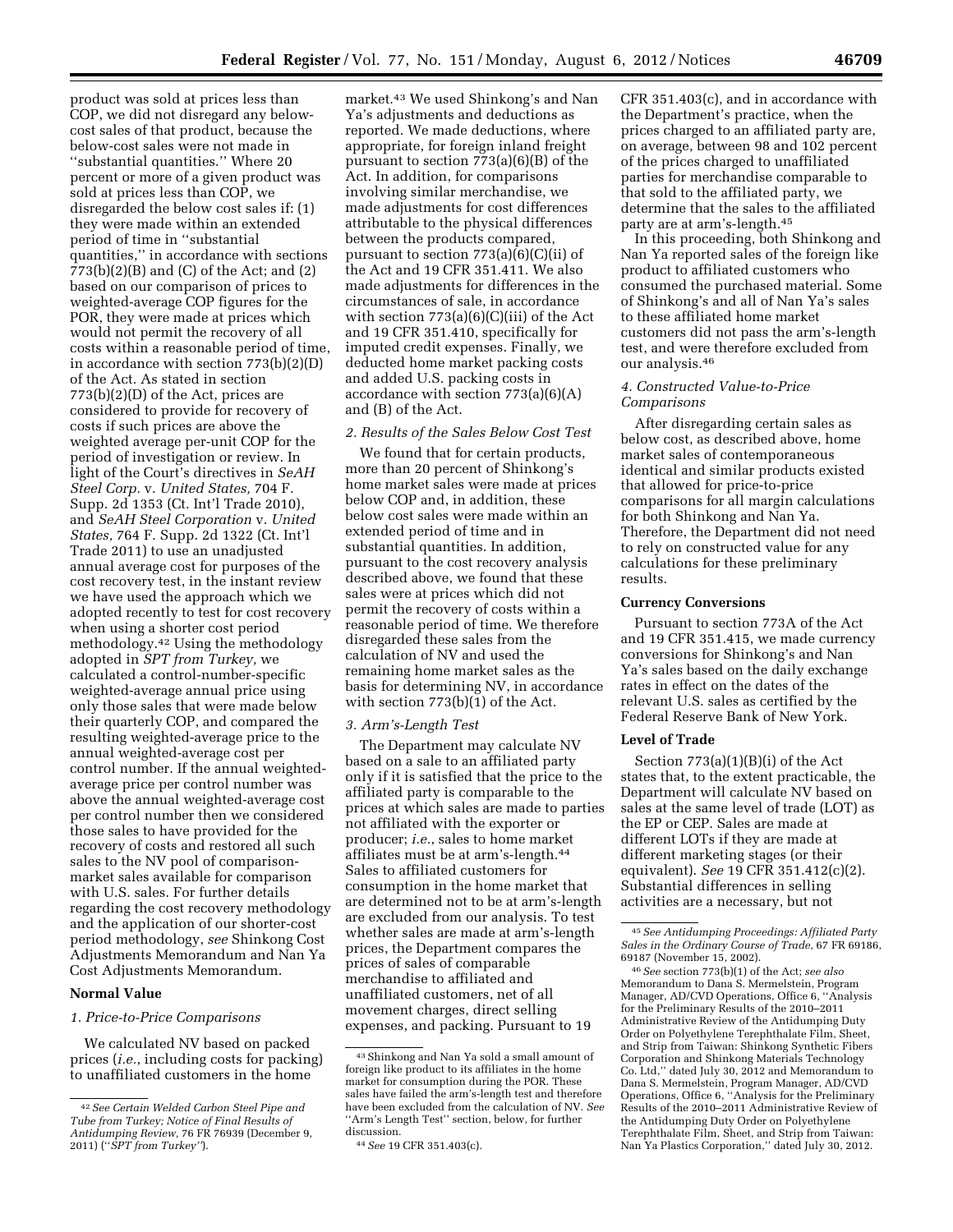sufficient, condition for determining that there is a difference in the stages of marketing.47 In order to determine whether the comparison market sales were at different stages in the marketing process than the U.S. sales, we reviewed the distribution system in each market (*i.e.*, the chain of distribution), including selling functions, class of customer (customer category), and the level of selling expenses for each type of sale.

Pursuant to section  $773(a)(1)(B)(i)$  of the Act, in identifying LOTs for EP and comparison market sales (*i.e.*, NV based on either home market or third country prices),48 we consider the starting prices before any adjustments. For CEP sales, we consider only the selling activities reflected in the price after the deduction of expenses and profit under section 772(d) of the Act.49

When the Department is unable to match U.S. sales of the foreign like product in the comparison market at the same LOT as the EP or CEP, the Department may compare the U.S. sale to sales at a different LOT in the comparison market. In comparing EP or CEP sales at a different LOT in the comparison market, where available data make it possible, we make an LOT adjustment under section 773(a)(7)(A) of the Act. Finally, for CEP sales only, if the NV LOT is at a more advanced stage of distribution than the LOT of the CEP and there is no basis for determining whether the difference in LOTs between NV and CEP affects price comparability (*i.e.*, no LOT adjustment is possible), the Department shall grant a CEP offset, as provided in section 773(a)(7)(B) of the Act.50

In implementing these principles, we examined information provided by Shinkong regarding the selling functions involved in its home market and U.S. sales, including a description of these selling functions, provided in Exhibit 8 of Shinkong's October 21, 2011 response and Exhibit 12 of Shinkong's May 24, 2012 response. Shinkong reported that in the home market it made sales to affiliated end users, unaffiliated end users and to unaffiliated distributors, and that all selling functions were

performed at the same or similar levels of intensity in all channels of distribution. We examined the following three activities performed in the comparison market: (1) Sales and marketing (sales forecasting, strategic/ economic planning, order input/ processing, *etc.*); (2) freight and delivery (including packing); and (3) technical service/warranties. Based on our analysis, we find that Shinkong performed the same selling functions in all three categories to the same or similar degree in all channels of distribution with the exception of rebates, which were provided at a low level only to distributors. Because all comparison market sales are made through these channels of distribution, and Shinkong's selling activities did not vary significantly in intensity among these channels, we preliminarily determine that there is one LOT in the comparison market for Shinkong.

Shinkong reported that sales in the U.S. market were only made to distributors during the POR. Shinkong provided information which consolidated all of the selling activities performed for U.S. sales into this one channel of distribution.51 These selling activities were grouped into the following three activities: (1) Sales and marketing (sales negotiation, strategic/ economic planning, order input/ processing, *etc.*); (2) freight and delivery (including packing); and (3) technical services/warranties. Since Shinkong's sales to the U.S. importers were only made through one channel of distribution, we preliminarily determine that there is one LOT in the U.S. market.

Finally, we compared the U.S. market LOT to the home market LOT and found that the selling functions performed for U.S. and comparison home market customers do not differ, as Shinkong performed the same selling functions at the same relative or similar level of intensity in both markets, with the previously noted exception of rebates. There was no substantial difference in these selling activities, therefore, we preliminarily determine that sales to the U.S. and comparison market during the POR were made at the same LOT and, as a result, no LOT adjustment is warranted. These findings are consistent with determinations in past segments of this proceeding based on similar record evidence.52

With regard to Nan Ya, because the Department preliminarily determines that Nan Ya is no longer affiliated with

certain U.S. customers as discussed in the ''Affiliation of Nan Ya with U.S. Customers'' section, above, all of the U.S. sales are preliminarily determined to be EP sales. We obtained information from Nan Ya regarding the marketing stages involved in making the reported foreign market and U.S. sales, including a description of the selling activities performed by Nan Ya respondent for each channel of distribution.

In this administrative review, with respect to the comparison market, Nan Ya reported that it made sales to both unaffiliated end users and to unaffiliated distributors, and that most selling functions were performed at the same or similar levels of intensity in both channels of distribution. We examined the following three activities performed in the comparison market: (1) Sales and marketing (sales forecasting, strategic/economic planning, order input/processing, *etc.*); (2) freight and delivery (including packing); and (3) technical service warranties. Based on our analysis, we find that Nan Ya performed the selling functions in all three categories to the same or similar degree in both channels of distribution.53 Because all comparison market sales are made through these two channels of distribution, and the selling activities to Nan Ya's customers did not vary between theses channels, we preliminarily determine that there is one LOT in the comparison market for Nan Ya.

Nan Ya reported that its sales to the U.S. market were only made to distributors during the POR.54 Nan Ya provided information which consolidated all of the selling activities performed for U.S. sales into this one channel of distribution. These selling activities were grouped into the following three activities: (1) Sales and marketing (sales negotiation, strategic/ economic planning, order input/ processing, *etc.*); (2) freight and delivery (including packing); and (3) technical services/warranties.55 Since Nan Ya's sales to the U.S. importers were only made through one channel of distribution, we preliminarily determine that there is one LOT in the U.S. market.

Finally, we compared the U.S. market LOT to the home market LOT and found that the selling functions performed for U.S. and comparison home market customers do not differ significantly, as

<sup>47</sup>*See Certain Orange Juice From Brazil: Final Results of Antidumping Duty Administrative Review and Notice of Intent Not To Revoke Antidumping Duty Order in Part,* 75 FR 50999, 51001 (August 18, 2010), and accompanying Issues and Decision Memorandum at Comment 7 (*OJ from Brazil*).

<sup>48</sup>Where NV is based on CV, we determine the NV LOT based on the LOT of the sales from which we derive selling expenses, G&A expenses, and profit for CV, where possible.

<sup>49</sup>*See Micron Tech., Inc.* v. *United States,* 243 F.3d 1301, 1314–16 (Fed. Cir. 2001).

<sup>50</sup>*See, e.g., OJ from Brazil,* 75 FR at 51001.

<sup>51</sup>*See* Shinkong's supplemental questionnaire response of May 24, 2012 at Exhibit 12.

<sup>52</sup>*See PET Film from Taiwan Investigation; see also PET Film Review 09–10.* 

<sup>53</sup>*See* Nan Ya's Supplemental Questionnaire Response of June 5, 2012, at Exhibit SE2–Exhibit-9.

<sup>54</sup>*See* Nan Ya's Section A Questionnaire Response of October 24, 2011 at 13.

<sup>55</sup>*See* Nan Ya's Supplemental Questionnaire Response of June 5, 2011, at Exhibit SE2–Exhibit-9.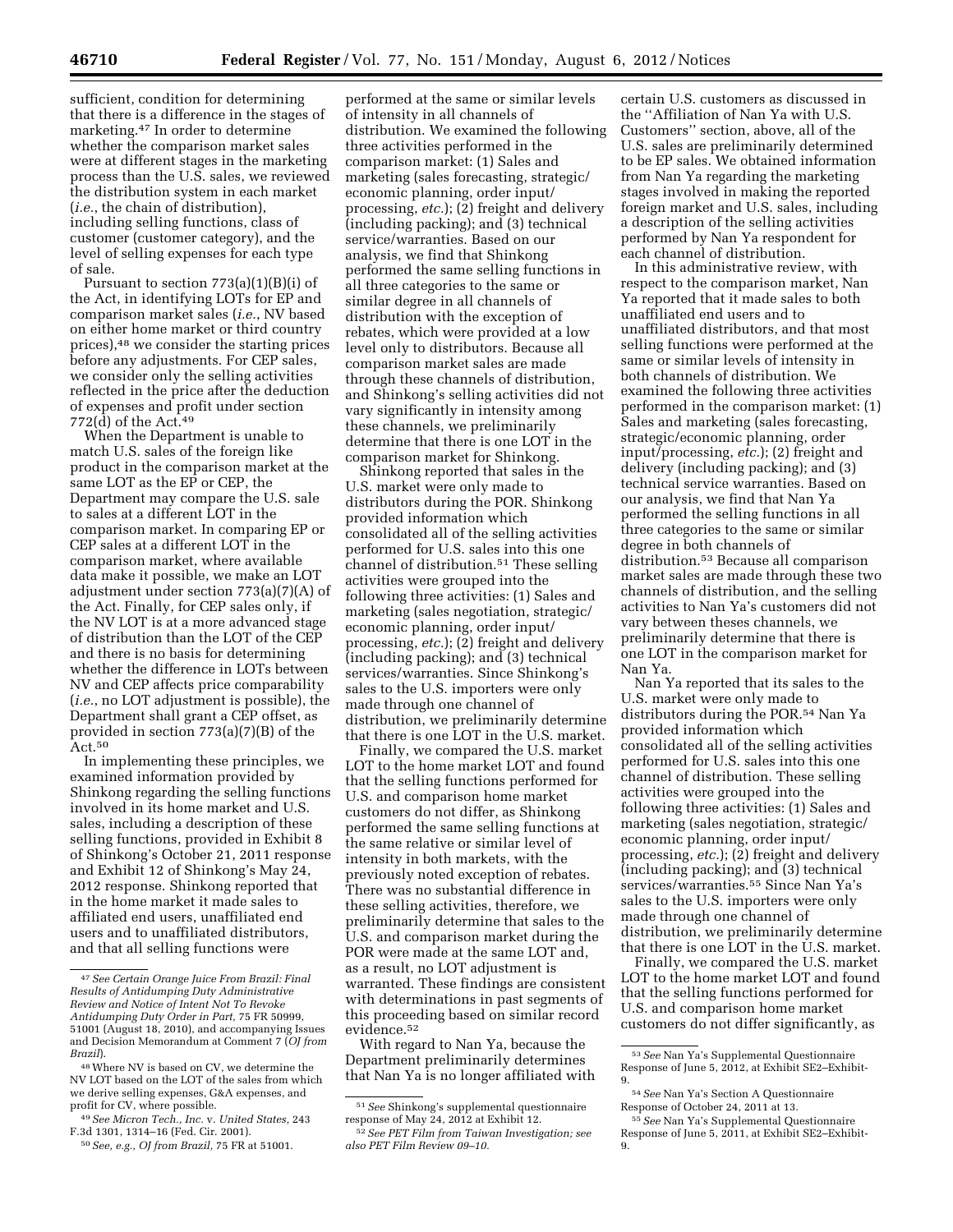Nan Ya performed the selling functions at the same relative or similar level of intensity in both markets. Nan Ya reported that it conducts more sales activities in the home market than in the U.S. market with respect to sales negotiations and post-sales technical services.56 Our examination of the selling and marketing activities in the instant review shows that almost all of the selling functions in the home market between end-use customers and distributors are the same.<sup>57</sup> However. we do not find these home market activities or the level of intensity at which they are performed, to be significantly different from the selling and marketing activities performed in the U.S. market. Where some differences appear to exist between the U.S. and comparison markets, the narrative explanations show them to be more similar than different (*e.g.*, the sales process does not differ by channel of distribution in either the U.S. or home market; the same process is used for handling technical inquiries in both the U.S. and home market; and Nan Ya hires outside carriers to deliver the merchandise to both its customers in the home market and to the port of export).58 Therefore, we preliminarily determine that sales to the U.S. and comparison market during the POR were made at the same LOT and, as a result, no LOT adjustment is warranted. These findings are consistent with determinations in past segments of this proceeding based on similar record evidence.59

# **Preliminary Results of Review**

As a result of our review, we preliminarily determine the following weighted-average antidumping duty margins exist for the period July 1, 2010, through June 30, 2011.

| Producer/<br>Exporter                                                    | Weighted-<br>average<br>margin<br>(percent) |
|--------------------------------------------------------------------------|---------------------------------------------|
| Nan Ya Plastics Corporation,<br>ht I<br><b>Shinkong Synthetic Fibers</b> | 5.20                                        |
| Corporation<br>.                                                         | 0.00                                        |

56*See* Nan Ya's Section A Questionnaire Response of October 24, 2011 at 14.

57*See* Nan Ya's Supplemental Questionnaire Response of June 5, 2011 at Exhibit SE2–9.

58*See* Nan Ya's Section A Questionnaire Response of October 24, 2011 at 16; *see also* Nan Ya's Section B Questionnaire Response of November 22, 2011 at 25; Nan Ya's Section C Questionnaire Response of November 22, 2011 at 26; and Nan Ya's Supplemental Questionnaire Response of June 5, 2011 at 12.

59*See PET Film from Taiwan Investigation; see* 

## **Assessment Rates**

Pursuant to 19 CFR 351.212(b), the Department shall determine, and U.S. Customs and Border Protection (CBP) shall assess, antidumping duties on all appropriate entries. We will instruct CBP to liquidate entries of merchandise produced and/or exported by Shinkong and Nan Ya. The Department intends to issue assessment instructions to CBP 15 days after the date of publication of the final results of review. For assessment purposes, where possible, we calculate importer-specific (or customer-specific) *ad valorem* assessment rates based on the ratio of the total amount of the dumping duties calculated for the examined sales to the total entered value of those same sales.<sup>60</sup> However, where the respondents do not report the entered value for their sales, we calculate importer-specific (or customerspecific) per-unit duty assessment rates. We will instruct CBP to assess antidumping duties on all appropriate entries covered by this review if any assessment rate calculated in the final results of this review is above *de minimis.* 

# **Cash Deposit Requirements**

The following cash deposit requirements will be effective for all shipments of PET Film from Taiwan entered, or withdrawn from warehouse, for consumption on or after the date of publication of the final results of this administrative review, as provided for by section  $751(a)(2)(C)$  of the Act:  $(1)$ The cash deposit rate for companies under review will be the rate established in the final results of this review (except, if the rate is *de minimis, i.e.,* less than 0.5 percent, a zero cash deposit rate will be required for that company); (2) for previously reviewed or investigated companies not listed above, the cash deposit rate will continue to be the company-specific rate published for the most recent period; (3) if the exporter is not a firm covered in this review, a prior review, or the lessthan-fair-value investigation, but the manufacturer is, the cash deposit rate will be the rate established for the most recent period for the manufacturer of the merchandise; and, (4) if neither the exporter nor the manufacturer is a firm covered in this or any previous review, the cash deposit rate will be the all others rate for this proceeding, 2.40 percent. These deposit requirements, when imposed, shall remain in effect until further notice.

## **Disclosure and Public Comment**

We will disclose the calculations used in our analysis to parties in this review within five days of the date of publication of this notice in accordance with 19 CFR 351.224(b). Any interested party may request a hearing within 30 days of the publication of this notice in the **Federal Register**.61 Interested parties, who wish to request a hearing, or to participate if one is requested, must submit a written request to the Assistant Secretary for Import Administration, U.S. Department of Commerce, filed electronically using IA ACCESS. An electronically filed document must be received successfully in its entirety by the Department's electronic records system, IA ACCESS, by 5 p.m. Eastern Time within 30 days after the date of publication of this notice.62 If a hearing is requested, the Department will notify interested parties of the hearing schedule. Oral presentations will be limited to issues raised in the briefs.

Interested parties are invited to comment on the preliminary results of this review. The Department typically requests that interested parties submit case briefs within 30 days of the date of publication of this notice. However, we plan to issue a post-preliminary supplemental questionnaire and, therefore, will be extending the case brief deadline. The Department will inform interested parties of the updated briefing schedule when it has been confirmed. Rebuttal briefs, which must be limited to issues raised in the case briefs, must be filed not later than five days after the time limit for filing case briefs.63 Parties who submit case briefs or rebuttal briefs in this review are requested to submit with each argument: (1) A statement of the issue; (2) a brief summary of the argument; and (3) a table of authorities. Executive summaries should be limited to five pages total, including footnotes.

We intend to issue the final results of this administrative review, including the results of our analysis of issues raised in the written comments, within 120 days of publication of these preliminary results in the **Federal Register**, unless otherwise extended. *See* section 751(a)(3)(A) of the Act.

## **Notification to Importers**

This notice also serves as a preliminary reminder to importers of

*also PET Film Review 08–09.* 60*See* 19 CFR 351.212(b).

<sup>&</sup>lt;sup>61</sup> See 19 CFR 351.310.<br><sup>62</sup> Requests should contain the party's name, address, and telephone number, the number of

<sup>&</sup>lt;sup>63</sup> See 19 CFR 351.309(c) and (d) (for a further discussion of case briefs and rebuttal briefs, respectively).